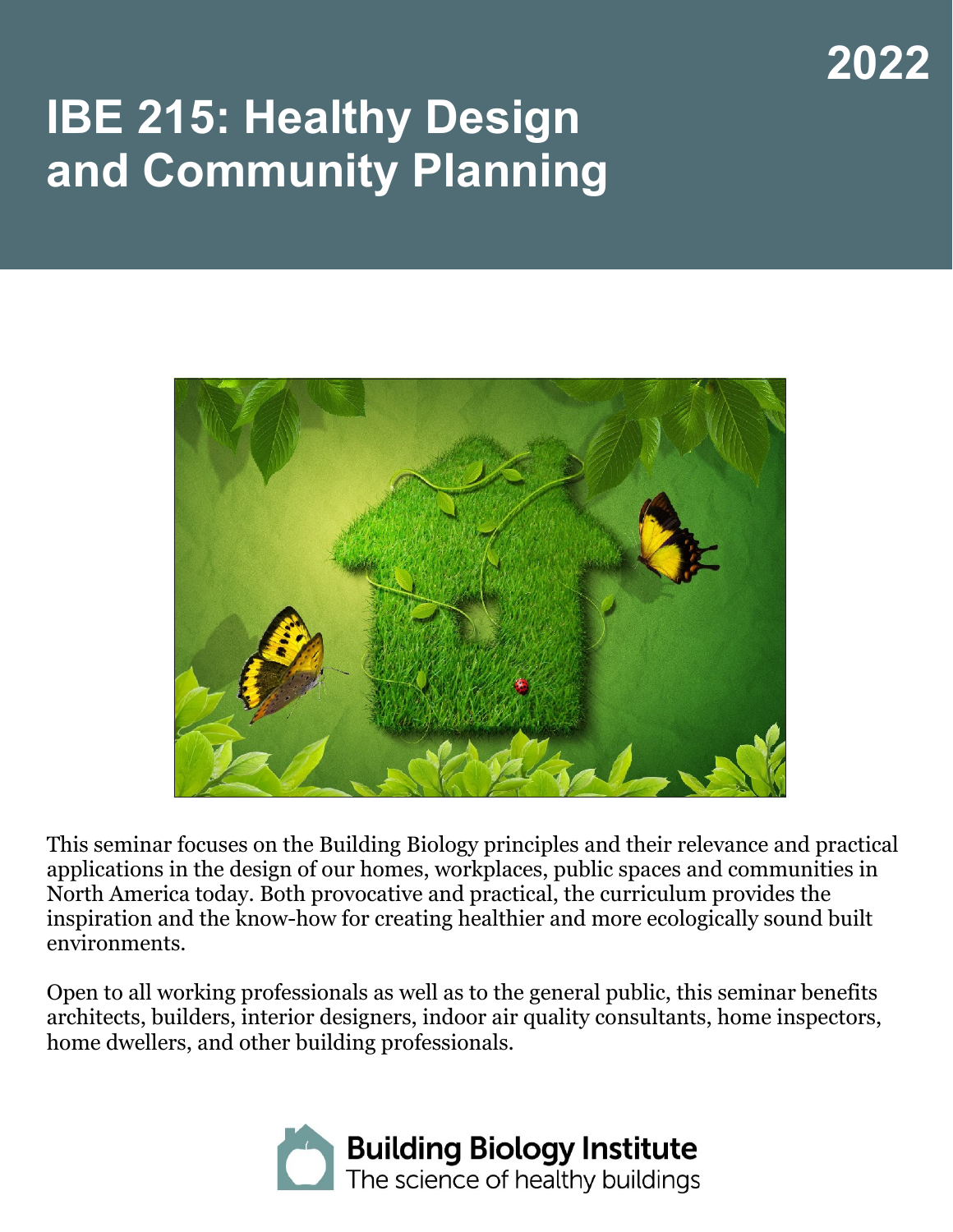#### **Seminar Syllabus: IBE 215**

# Table of Contents

| <b>Cancellation Policy</b>         | 3    |
|------------------------------------|------|
| <b>Extended Policy Stipulation</b> | 3    |
| Discrimination: Zero Tolerance     | 3    |
| Seminar Synopsis                   | 4    |
| Seminar Objectives                 | 4    |
| Seminar Venue                      |      |
|                                    | Erro |
| r! Bookmark not defined.           |      |
| Seminar Schedule                   | 5    |
| <b>Meet Your Instructor</b>        | 6    |
|                                    |      |

The Building Biology Institute (BBI) does not and shall not discriminate on the basis of race, color, religion (creed), gender, gender expression, age, national origin (ancestry), disability, marital status, sexual orientation, or military status, in any of its activities or operations. These activities refer to any and all interactions involving our potential or current students and our alumni; these operations include, but are not limited to, hiring and firing of staff, selection of volunteers and vendors, and provision of services. We have been and remain committed to providing an inclusive and welcoming environment for all.

BBI does however reserve the right to deny enrollment, whether first-time or continuing, of students it deems to present the risk of being or becoming disruptive of our program presentations, and/or a distraction for our students from what they have come to us to learn and experience.



Please direct all inquiries to: [outreach@buildingbiologyinstitute.org](mailto:outreach@buildingbiologyinstitute.org) • (866) 960-0333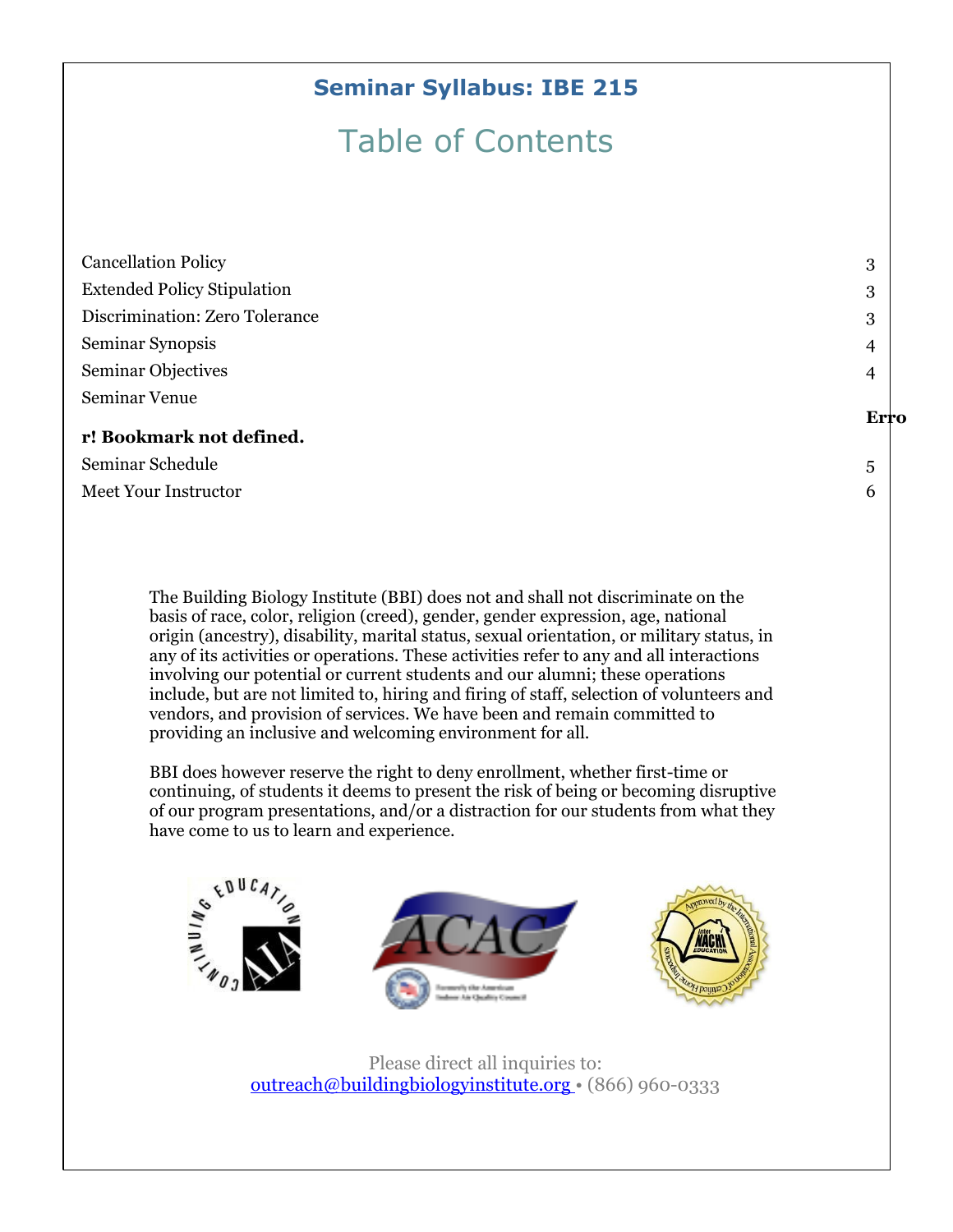#### **Seminar Syllabus: IBE 215**

Click <u>here</u> for more information on Building Biology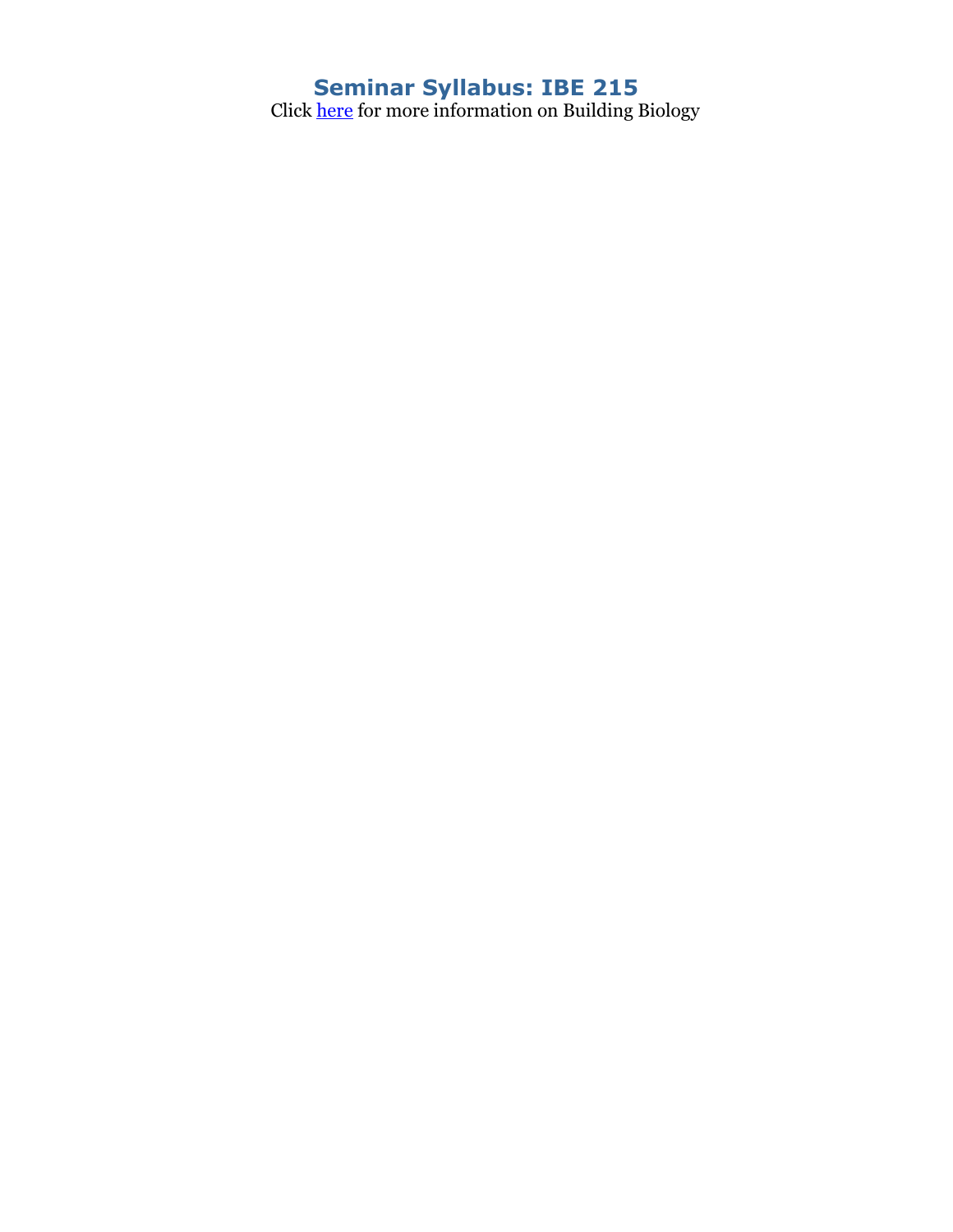#### **Seminar Syllabus: IBE 215**

# **Cancellation Policy**

<span id="page-3-0"></span>Seminar students who paid their tuition in full, and then cancel at least thirty (30) days before the first day of classes, will receive a tuition/tuition deposit refund in full (100%). Those who cancel less than thirty days out, but more than ten days out, and had paid their tuition in full, will receive a fifty percent refund; the amount they forfeited will be considered on deposit for one year, and may be applied toward any subsequent BBI event or online course. Those who cancel ten or fewer days out will not receive a refund, but their entire forfeited payment will be considered on deposit for one year.

If a student cancels out of a seminar after having received a digital and/or hard-copy of that seminar's manual, and elects to apply their tuition credit to a seminar *other* than the one for which they cancelled out, their tuition credit will be reduced by the value (\$425.00 USD) of the course manual for the seminar out of which they cancelled.

Regarding seminar room & board, our refund policy is dependent on the chosen venue's cancellation policy; if the venue should issue a refund, BBI will pass 100% of the venue's refund to the student. In like manner, should the venue refuse BBI a refund, in whole or in part, then said venue's policy becomes fully representative of BBI's policy.

# **Extended Policy Stipulation**

<span id="page-3-1"></span>BBI does not endorse products, methods, practices, services and/or business opportunities (hereafter referred to as "offerings") that are extraneous to BBI's policies, practices, and/or curriculum, regardless of whether they are vended/sponsored by our alumni, students, or by outside third parties or organizations.

This policy extends to our seminars, our biennial conference, and all other live or interactive events. And while participants in our events are not restricted by BBI from apprising their fellow participants of any offerings, regardless of whether they are or may be or may not be in conflict and/or in competition with BBI, they may in no way solicit or otherwise "pitch" their fellow attendees during said event(s). Subsequent to said events, neither offerings nor follow-up appraisals of offerings may be made or attempted by any means - telephone, e-mail, or snail-mail - without the expressed *prior* consent of their intended recipient(s).

BBI reserves the right to deny/rescind enrollment, whether first-time or continuing, to students it deems to present the risk of being or becoming disruptive of our program presentations, and/or a distraction for our students from what they have come to us to learn and experience.

#### **Discrimination: Zero Tolerance**

<span id="page-3-2"></span>The Building Biology Institute (BBI) does not and shall not discriminate on the basis of race, color, religion (creed), gender, age, gender expression, national origin (ancestry), disability, marital status, sexual orientation, or military status, in any of its activities or operations. These activities refer to any and all interactions involving our potential or current students and our alumni; these operations include, but are not limited to, hiring and firing of staff, recruiting/selecting of vendors, volunteers, and providers of services. We have been and remain committed to providing an inclusive and welcoming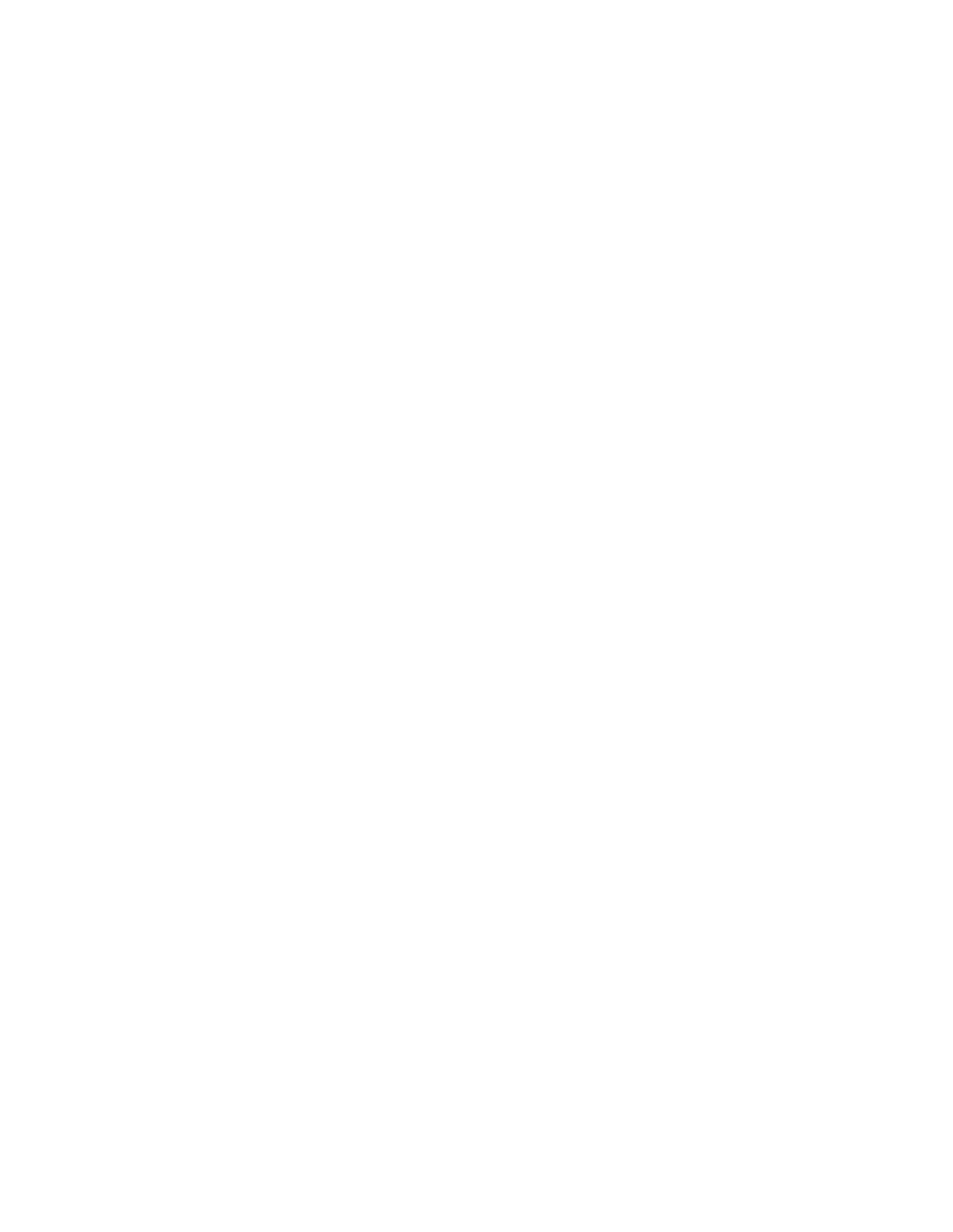#### **Seminar Syllabus, IBE 215**

## **Seminar Synopsis**

<span id="page-5-0"></span>This 4-day seminar focusses on a broad spectrum of Building Biology design principles and applications for design and building professionals. It is also a beneficial course of study for homeowners with a special interest in creating healthy environments for their family. From family residence to community design we will explore the Building Biology principles and criteria and their application to modern day North American built environments.

Topics include:

- Site selection
- Community design
- Design for Climate
- Building product evaluation
- Interior furnishings and finishes
- **Renovation**
- Prioritizing for health

<span id="page-5-1"></span>Resources*: IBE Natural, Healthy Building Course* [IBE 101], *Prescriptions for a Healthy House*, by Paula Baker-Laporte, et al.

# **Seminar Objectives**

- 1. Learn about the considerations for analyzing and choosing a healthy building site.
- 2. Examine the historical context for the formulation of the Building Biology recommendations for community design. Understand the challenges occurring world-wide and those specific to North America and study current exemplary movements and case studies.
- 3. Explore passive design strategies for each of the climate zones that maximize comfort while minimizing fossil fuel dependence.
- 4. Gain practical knowledge using the available tools to screen for healthy building products and learn about the limitations of these tools.
- 5. Discover the 16 Building Biology criteria for selecting finishes and furnishings.
- 6. Learn the essential priorities for building and renovating to support optimal health.

# **The Seminar will be held online, live, via Zoom.**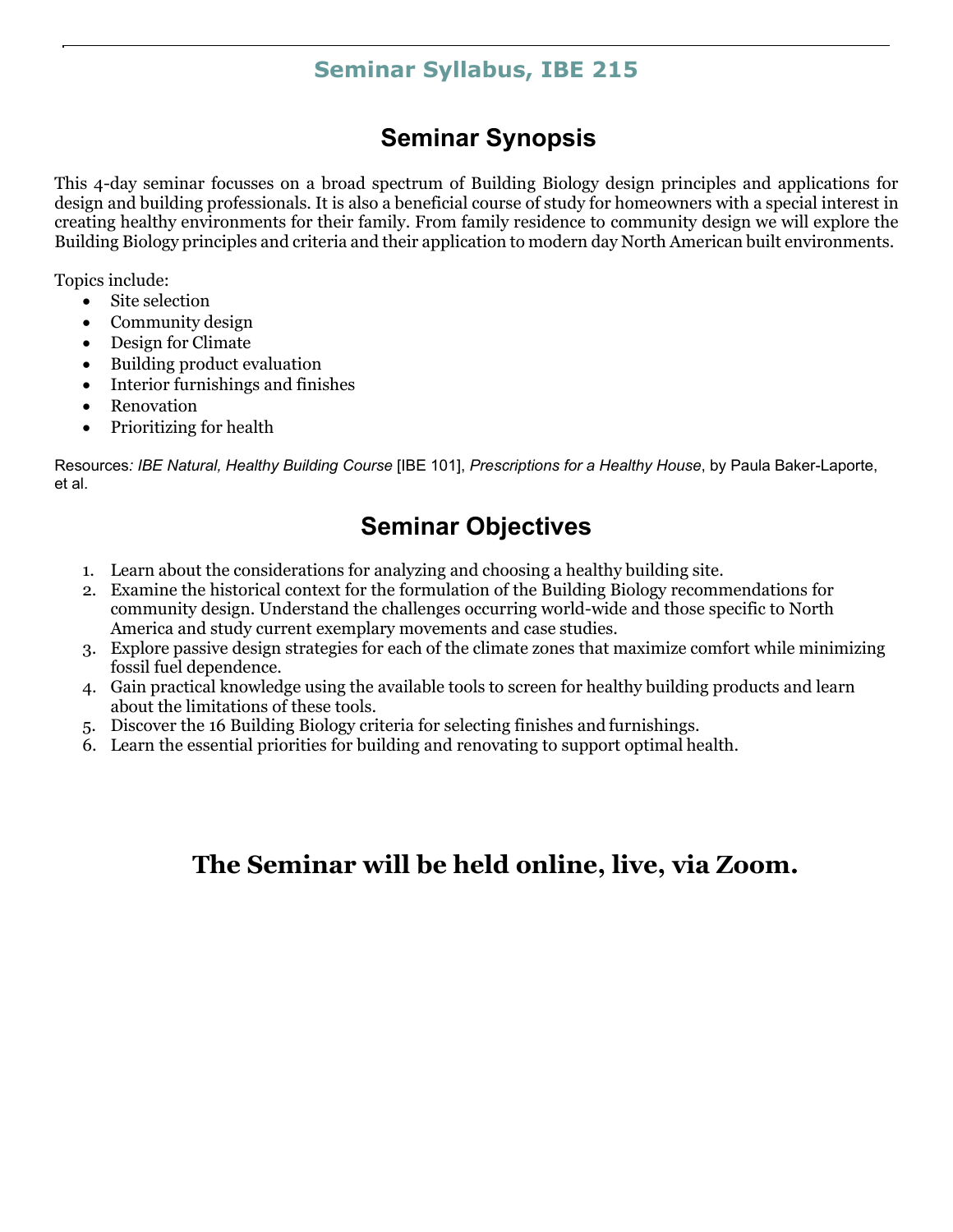### **Seminar Syllabus, IBE 215**

#### **Seminar Schedule**

Online, live via Zoom

#### <span id="page-6-0"></span>**Day One, Wednesday, October 19, 2022**

**DESIGN FOR CLIMATE**

- Student introductions
- BBI Introduction
- Preview/review Building Biology-Building Physics
- Design strategies for passive climate control
- Four Climate Zones and natural building responses for health, comfort and energy efficiency
- Student Practicum
- Daily Quiz

#### **Day Two, Thursday, October 20, 2022 COMMUNITY DESIGN, FIELD TRIP**

• Day One Review

- Site Design
- 
- Community Design
- Field trip to "The Commons"-a cohousing community.
- Daily Quiz

#### **Day Three, Friday, October 21, 2022**

#### **PRODUCT EVALUATION**

- Day 2 Review
- Evaluating Toxicity MSDS, SDS
- Evaluation Tools
- BB 16 criteria for selecting interior finishes
- Daily Quiz

#### **Day Four, Saturday, October 22, 2022**

#### **PRODUCT EVALUATION**

- Day 3 Review
- Furnishing
- Room by room: specifying health, Design decisions and material choices.
- Renovation priorities for health
- Summary
- 1:00 PM Proctored exam (2 hour time limit)